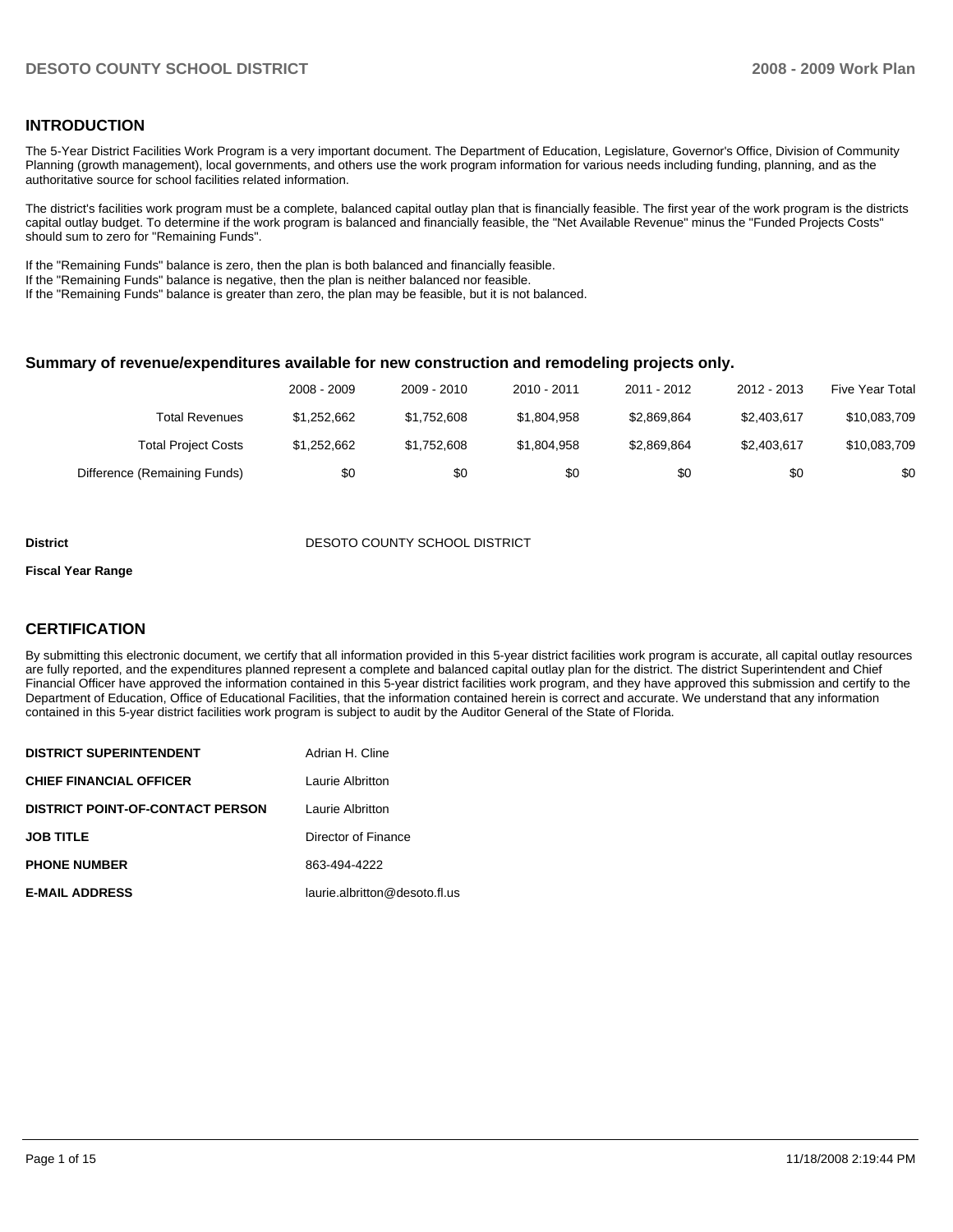# **Expenditures**

#### **Expenditure for Maintenance, Repair and Renovation from 2-Mills and PECO**

Annually, prior to the adoption of the district school budget, each school board must prepare a tentative district facilities work program that includes a schedule of major repair and renovation projects necessary to maintain the educational and ancillary facilities of the district.

|                                  | Item                                                                                                                                                                                                                                                                                                                              | 2008 - 2009<br><b>Actual Budget</b> | $2009 - 2010$<br>Projected | 2010 - 2011<br>Projected | 2011 - 2012<br>Projected | $2012 - 2013$<br>Projected | Total     |
|----------------------------------|-----------------------------------------------------------------------------------------------------------------------------------------------------------------------------------------------------------------------------------------------------------------------------------------------------------------------------------|-------------------------------------|----------------------------|--------------------------|--------------------------|----------------------------|-----------|
| <b>HVAC</b>                      |                                                                                                                                                                                                                                                                                                                                   | \$40,000                            | \$30,000                   | \$50,000                 | \$55,000                 | \$55,000                   | \$230,000 |
|                                  | Locations:   DESOTO EARLY CHILDHOOD CENTER, DESOTO MIDDLE, DESOTO SENIOR HIGH, ENVIRONMENTAL LEARNING CENTER, FAMILY<br>SERVICE CENTER, INSTRUCTIONAL SERIVCES BUILDING, LITTLE WHITE HOUSE, MEMORIAL ELEMENTARY, NOCATEE<br>ELEMENTARY, OWENS COMMUNITY CENTER, SCHOOL BOARD OFFICE, WEST ELEMENTARY                             |                                     |                            |                          |                          |                            |           |
| Flooring                         |                                                                                                                                                                                                                                                                                                                                   | \$15,000                            | \$15,000                   | \$50,000                 | \$3,000                  | \$25,000                   | \$108,000 |
| Locations:                       | BROWNSVILLE EDUCATION CENTER, DESOTO EARLY CHILDHOOD CENTER, DESOTO MIDDLE, DESOTO SENIOR HIGH,<br>ENVIRONMENTAL LEARNING CENTER, FAMILY SERVICE CENTER, INSTRUCTIONAL SERIVCES BUILDING, LITTLE WHITE HOUSE,<br>MEMORIAL ELEMENTARY, NOCATEE ELEMENTARY, OWENS COMMUNITY CENTER, SCHOOL BOARD OFFICE, WEST ELEMENTARY            |                                     |                            |                          |                          |                            |           |
| Roofing                          |                                                                                                                                                                                                                                                                                                                                   | \$25,000                            | \$25,000                   | \$30,000                 | \$30,000                 | \$60,525                   | \$170.525 |
| Locations:                       | BROWNSVILLE EDUCATION CENTER, DESOTO EARLY CHILDHOOD CENTER, DESOTO MIDDLE, DESOTO SENIOR HIGH,<br>ENVIRONMENTAL LEARNING CENTER, FAMILY SERVICE CENTER, INSTRUCTIONAL SERIVCES BUILDING, LITTLE WHITE HOUSE,<br>MEMORIAL ELEMENTARY, NOCATEE ELEMENTARY, OWENS COMMUNITY CENTER, SCHOOL BOARD OFFICE, WEST ELEMENTARY            |                                     |                            |                          |                          |                            |           |
| Safety to Life                   |                                                                                                                                                                                                                                                                                                                                   | \$9,200                             | \$9,200                    | \$9,200                  | \$9,200                  | \$9,200                    | \$46,000  |
|                                  | Locations: BROWNSVILLE EDUCATION CENTER, DESOTO EARLY CHILDHOOD CENTER, DESOTO MIDDLE, DESOTO SENIOR HIGH,<br>ENVIRONMENTAL LEARNING CENTER, FAMILY SERVICE CENTER, INSTRUCTIONAL SERIVCES BUILDING, LITTLE WHITE HOUSE,<br>MEMORIAL ELEMENTARY, NOCATEE ELEMENTARY, OWENS COMMUNITY CENTER, SCHOOL BOARD OFFICE, WEST ELEMENTARY |                                     |                            |                          |                          |                            |           |
| Fencing                          |                                                                                                                                                                                                                                                                                                                                   | \$10,000                            | \$5,000                    | \$5,000                  | \$5,000                  | \$5,000                    | \$30,000  |
|                                  | Locations: BROWNSVILLE EDUCATION CENTER, DESOTO EARLY CHILDHOOD CENTER, DESOTO MIDDLE, DESOTO SENIOR HIGH,<br>ENVIRONMENTAL LEARNING CENTER, FAMILY SERVICE CENTER, INSTRUCTIONAL SERIVCES BUILDING, LITTLE WHITE HOUSE,<br>MEMORIAL ELEMENTARY, NOCATEE ELEMENTARY, OWENS COMMUNITY CENTER, SCHOOL BOARD OFFICE, WEST ELEMENTARY |                                     |                            |                          |                          |                            |           |
| Parking                          |                                                                                                                                                                                                                                                                                                                                   | \$50,000                            | \$25.000                   | \$50.000                 | \$25,000                 | \$50.000                   | \$200.000 |
| Locations:                       | BROWNSVILLE EDUCATION CENTER, DESOTO EARLY CHILDHOOD CENTER, DESOTO MIDDLE, DESOTO SENIOR HIGH,<br>ENVIRONMENTAL LEARNING CENTER, FAMILY SERVICE CENTER, INSTRUCTIONAL SERIVCES BUILDING, LITTLE WHITE HOUSE,<br>MEMORIAL ELEMENTARY, NOCATEE ELEMENTARY, OWENS COMMUNITY CENTER, SCHOOL BOARD OFFICE, WEST ELEMENTARY            |                                     |                            |                          |                          |                            |           |
| Electrical                       |                                                                                                                                                                                                                                                                                                                                   | \$5,000                             | \$5,000                    | \$5,000                  | \$5,000                  | \$5.000                    | \$25,000  |
|                                  | Locations: BROWNSVILLE EDUCATION CENTER, DESOTO EARLY CHILDHOOD CENTER, DESOTO MIDDLE, DESOTO SENIOR HIGH,<br>ENVIRONMENTAL LEARNING CENTER, FAMILY SERVICE CENTER, INSTRUCTIONAL SERIVCES BUILDING, LITTLE WHITE HOUSE,<br>MEMORIAL ELEMENTARY, NOCATEE ELEMENTARY, OWENS COMMUNITY CENTER, SCHOOL BOARD OFFICE, WEST ELEMENTARY |                                     |                            |                          |                          |                            |           |
| Fire Alarm                       |                                                                                                                                                                                                                                                                                                                                   | \$10,000                            | \$10.000                   | \$10.000                 | \$10,000                 | \$10,000                   | \$50,000  |
|                                  | Locations: BROWNSVILLE EDUCATION CENTER, DESOTO EARLY CHILDHOOD CENTER, DESOTO MIDDLE, DESOTO SENIOR HIGH,<br>ENVIRONMENTAL LEARNING CENTER, FAMILY SERVICE CENTER, INSTRUCTIONAL SERIVCES BUILDING, LITTLE WHITE HOUSE,<br>MEMORIAL ELEMENTARY, NOCATEE ELEMENTARY, OWENS COMMUNITY CENTER, SCHOOL BOARD OFFICE, WEST ELEMENTARY |                                     |                            |                          |                          |                            |           |
| Telephone/Intercom System        |                                                                                                                                                                                                                                                                                                                                   | \$1,000                             | \$1,000                    | \$1,000                  | \$1,000                  | \$1,000                    | \$5,000   |
|                                  | Locations: BROWNSVILLE EDUCATION CENTER, DESOTO EARLY CHILDHOOD CENTER, DESOTO MIDDLE, DESOTO SENIOR HIGH,<br>ENVIRONMENTAL LEARNING CENTER, FAMILY SERVICE CENTER, INSTRUCTIONAL SERIVCES BUILDING, LITTLE WHITE HOUSE,<br>MEMORIAL ELEMENTARY, NOCATEE ELEMENTARY, OWENS COMMUNITY CENTER, SCHOOL BOARD OFFICE, WEST ELEMENTARY |                                     |                            |                          |                          |                            |           |
| <b>Closed Circuit Television</b> |                                                                                                                                                                                                                                                                                                                                   | \$2,000                             | \$2,000                    | \$2,000                  | \$2,000                  | \$2,000                    | \$10,000  |
|                                  | Locations:   DESOTO EARLY CHILDHOOD CENTER, DESOTO MIDDLE, DESOTO SENIOR HIGH, FAMILY SERVICE CENTER, MEMORIAL<br>ELEMENTARY, NOCATEE ELEMENTARY, SCHOOL BOARD OFFICE, WEST ELEMENTARY                                                                                                                                            |                                     |                            |                          |                          |                            |           |
| Paint                            |                                                                                                                                                                                                                                                                                                                                   | \$10,000                            | \$8,000                    | \$10,000                 | \$8,000                  | \$10,000                   | \$46,000  |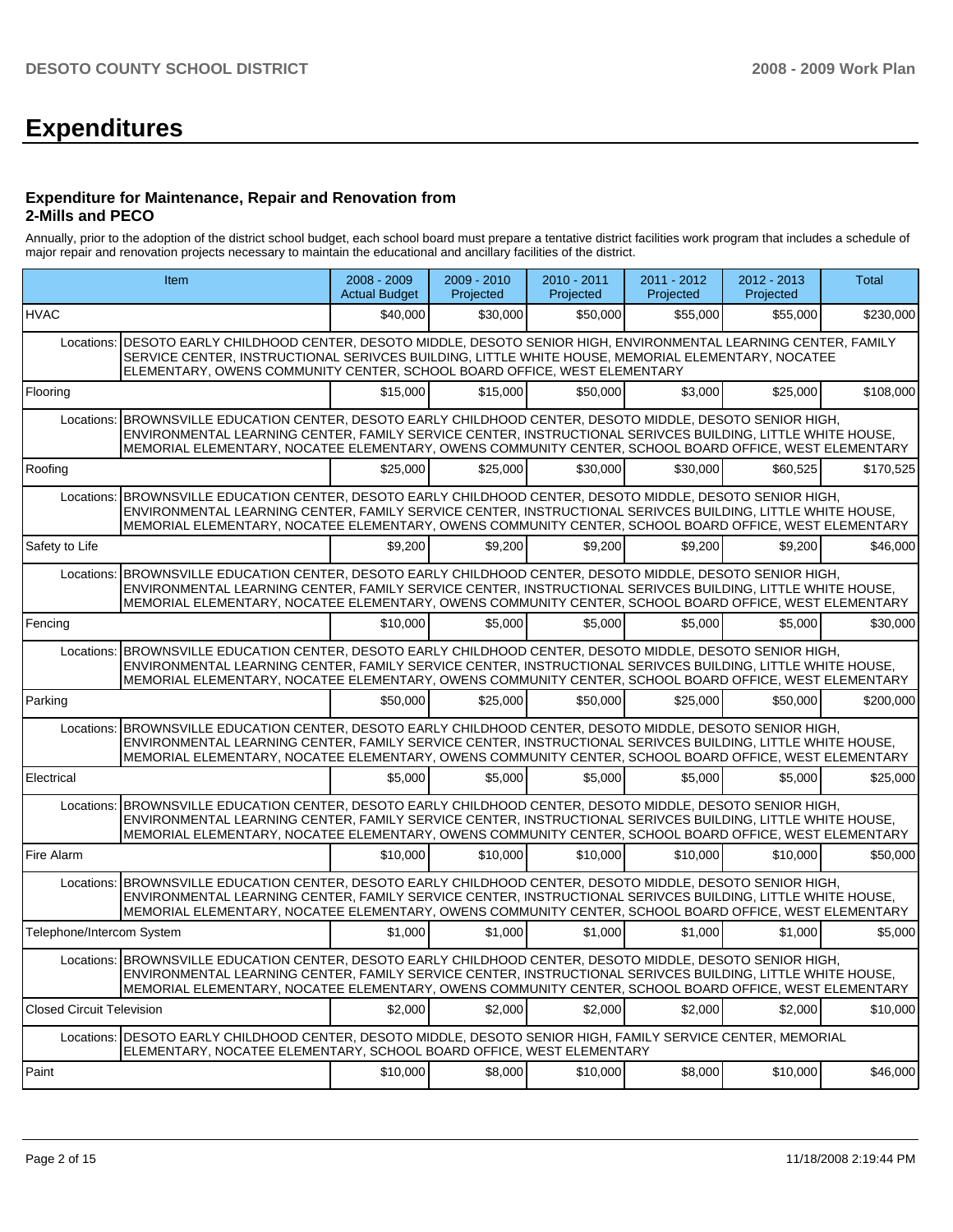|                    | Locations: BROWNSVILLE EDUCATION CENTER, DESOTO EARLY CHILDHOOD CENTER, DESOTO MIDDLE, DESOTO SENIOR HIGH,<br>ENVIRONMENTAL LEARNING CENTER, FAMILY SERVICE CENTER, INSTRUCTIONAL SERIVCES BUILDING, LITTLE WHITE HOUSE,<br>MEMORIAL ELEMENTARY, NOCATEE ELEMENTARY, OWENS COMMUNITY CENTER, SCHOOL BOARD OFFICE, WEST ELEMENTARY |           |           |           |           |           |             |
|--------------------|-----------------------------------------------------------------------------------------------------------------------------------------------------------------------------------------------------------------------------------------------------------------------------------------------------------------------------------|-----------|-----------|-----------|-----------|-----------|-------------|
| Maintenance/Repair |                                                                                                                                                                                                                                                                                                                                   | \$650,000 | \$230.888 | \$274.523 | \$315.587 | \$244.880 | \$1,715,878 |
|                    | Locations: BROWNSVILLE EDUCATION CENTER, DESOTO EARLY CHILDHOOD CENTER, DESOTO MIDDLE, DESOTO SENIOR HIGH,<br>ENVIRONMENTAL LEARNING CENTER, FAMILY SERVICE CENTER, INSTRUCTIONAL SERIVCES BUILDING, LITTLE WHITE HOUSE,<br>MEMORIAL ELEMENTARY, NOCATEE ELEMENTARY, OWENS COMMUNITY CENTER, SCHOOL BOARD OFFICE, WEST ELEMENTARY |           |           |           |           |           |             |
|                    | Sub Total:                                                                                                                                                                                                                                                                                                                        | \$827.200 | \$366,088 | \$496.723 | \$468.787 | \$477.605 | \$2.636.403 |

| IPECO Maintenance Expenditures | \$321,493 | \$386,088 | \$516,723 | \$488.787 | \$487.080 | \$2,200,171 |
|--------------------------------|-----------|-----------|-----------|-----------|-----------|-------------|
| Two Mill Sub Total:            | \$525,707 | \$0       | \$0       | \$0       | \$10,525  | \$536,232   |

| Other Items                                                                                                                                                                                                                                                                                                                                 |        | $2008 - 2009$<br><b>Actual Budget</b> | $2009 - 2010$<br>Projected | $2010 - 2011$<br>Projected | 2011 - 2012<br>Projected | $2012 - 2013$<br>Projected | Total       |  |  |
|---------------------------------------------------------------------------------------------------------------------------------------------------------------------------------------------------------------------------------------------------------------------------------------------------------------------------------------------|--------|---------------------------------------|----------------------------|----------------------------|--------------------------|----------------------------|-------------|--|--|
| Retrofit for Technology                                                                                                                                                                                                                                                                                                                     |        | \$15,000                              | \$15,000                   | \$15,000                   | \$15,000                 | \$15,000                   | \$75,000    |  |  |
| Locations BROWNSVILLE EDUCATION CENTER, DESOTO EARLY CHILDHOOD CENTER, DESOTO MIDDLE, DESOTO SENIOR HIGH,<br>ENVIRONMENTAL LEARNING CENTER, FAMILY SERVICE CENTER, INSTRUCTIONAL SERIVCES BUILDING, LITTLE WHITE HOUSE,<br>IMEMORIAL ELEMENTARY. NOCATEE ELEMENTARY. OWENS COMMUNITY CENTER. SCHOOL BOARD OFFICE. WEST<br><b>ELEMENTARY</b> |        |                                       |                            |                            |                          |                            |             |  |  |
| <b>IADA Retrofit</b>                                                                                                                                                                                                                                                                                                                        |        | \$5,000                               | \$5,000                    | \$5,000                    | \$5,000                  | \$5,000                    | \$25,000    |  |  |
| Locations BROWNSVILLE EDUCATION CENTER, DESOTO EARLY CHILDHOOD CENTER, DESOTO MIDDLE, DESOTO SENIOR HIGH,<br>ENVIRONMENTAL LEARNING CENTER, FAMILY SERVICE CENTER, INSTRUCTIONAL SERIVCES BUILDING, LITTLE WHITE HOUSE,<br>IMEMORIAL ELEMENTARY. NOCATEE ELEMENTARY. OWENS COMMUNITY CENTER. SCHOOL BOARD OFFICE. WEST<br><b>ELEMENTARY</b> |        |                                       |                            |                            |                          |                            |             |  |  |
|                                                                                                                                                                                                                                                                                                                                             | Total: | \$847,200                             | \$386,088                  | \$516,723                  | \$488,787                | \$497,605                  | \$2,736,403 |  |  |

### **Local Two Mill Expenditure For Maintenance, Repair and Renovation**

Anticipated expenditures expected from local funding sources over the years covered by the current work plan.

| <b>Item</b>                             | 2008 - 2009<br><b>Actual Budget</b> | $2009 - 2010$<br>Projected | 2010 - 2011<br>Projected | $2011 - 2012$<br>Projected | $2012 - 2013$<br>Projected | <b>Total</b> |
|-----------------------------------------|-------------------------------------|----------------------------|--------------------------|----------------------------|----------------------------|--------------|
| Remaining Maint and Repair from 2 Mills | \$525,707                           | \$0                        | \$0                      | \$0                        | \$10,525                   | \$536,232    |
| Maintenance/Repair Salaries             | \$200,155                           | \$250,000                  | \$250,000                | \$250,000                  | \$250,000                  | \$1,200,155  |
| School Bus Purchases                    | \$0                                 | \$225,000                  | \$250,000                | \$250,000                  | \$0                        | \$725,000    |
| <b>Other Vehicle Purchases</b>          | \$0                                 | \$0                        | \$0                      | \$0                        | \$0                        | \$0          |
| Capital Outlay Equipment                | \$250,000                           | \$500,000                  | \$500,000                | \$500,000                  | \$500,000                  | \$2,250,000  |
| <b>Rent/Lease Payments</b>              | \$0                                 | \$0                        | \$0                      | \$0                        | \$0                        | \$0          |
| ICOP Debt Service                       | \$0                                 | \$0                        | \$0                      | \$0                        | \$0                        | \$0          |
| Rent/Lease Relocatables                 | \$0                                 | \$0                        | \$0                      | \$0                        | \$0                        | \$0          |
| <b>Environmental Problems</b>           | \$50,000                            | \$50,000                   | \$50,000                 | \$50,000                   | \$50,000                   | \$250,000    |
| ls.1011.14 Debt Service                 | \$0                                 | \$0                        | \$0                      | \$0                        | \$0                        | \$0          |
| <b>Special Facilities Account</b>       | \$0 <sub>1</sub>                    | \$0                        | \$0                      | \$0                        | \$0                        | \$0          |
| <b>Parcel New Elementary School</b>     | \$0                                 | \$0                        | \$0                      | \$0                        | \$200,000                  | \$200,000    |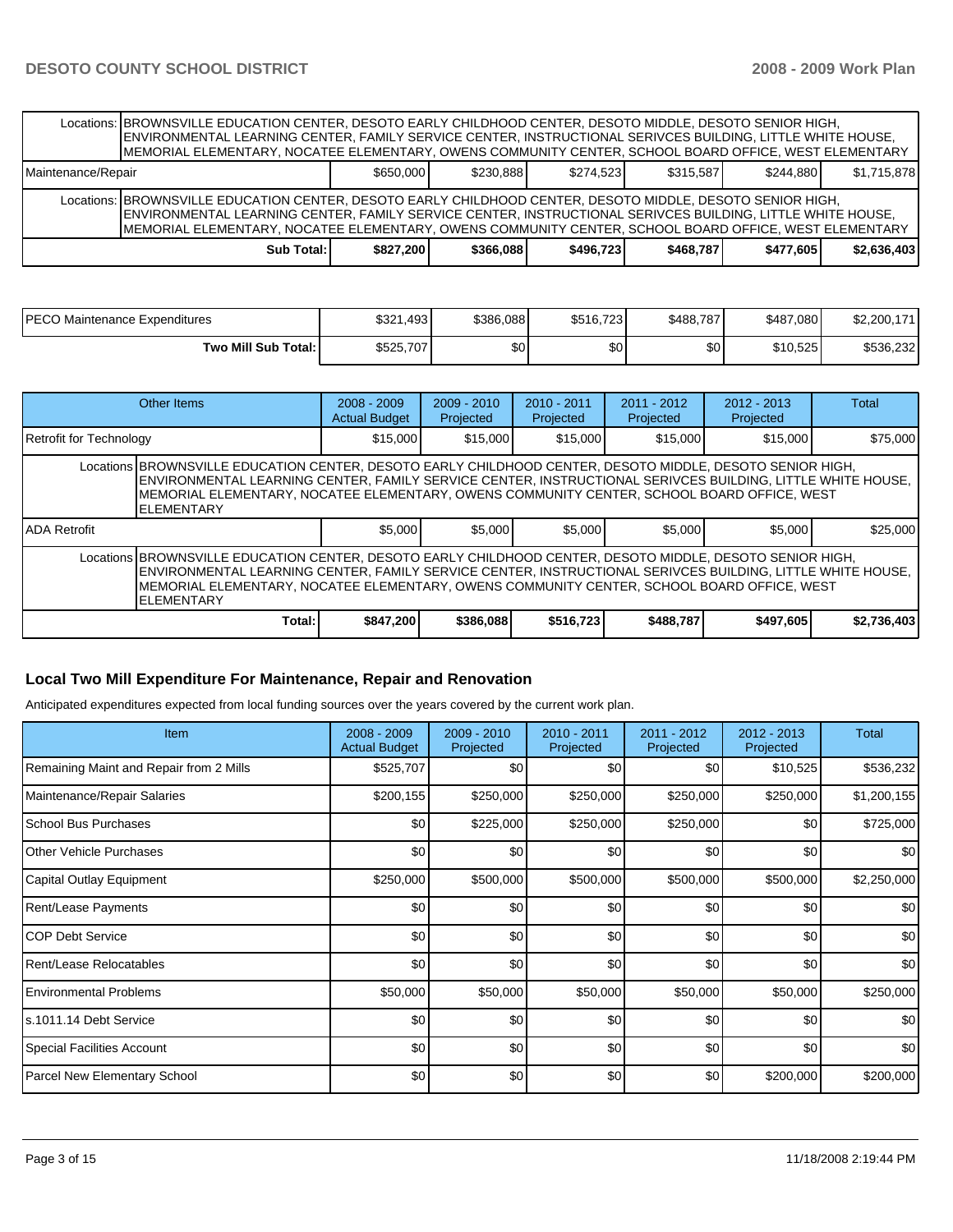# **DESOTO COUNTY SCHOOL DISTRICT 2008 - 2009 Work Plan**

| IQZAB Loans                                              | \$256.689   | \$256.689   | \$256.689   | \$256.689   | \$256.689        | \$1.283.445 |
|----------------------------------------------------------|-------------|-------------|-------------|-------------|------------------|-------------|
| Trs to General Fund for Property Casualty                | \$326,625   | <b>\$01</b> | \$0         | \$0         | \$0 <sub>1</sub> | \$326,625   |
| Nocatee Elementary New Kitchen Construction              | \$727.515   | \$0         | \$0         | \$0         | \$0              | \$727,515   |
| DeSoto High School Auto Bay Conversion to<br>l Classroom | \$335,775   | \$0         | \$0         | \$0         | \$0              | \$335,775   |
| Local Expenditure Totals:                                | \$2,672,466 | \$1,281,689 | \$1,306,689 | \$1,306,689 | \$1.267.214      | \$7,834,747 |

# **Revenue**

### **2 Mill Revenue Source**

Schedule of Estimated Capital Outlay Revenue from each currently approved source which is estimated to be available for expenditures on the projects included in the tentative district facilities work program. All amounts are NET after considering carryover balances, interest earned, new COP's, 1011.14 and 1011.15 loans, etc. Districts cannot use 2-Mill funds for salaries except for those explicitly associated with maintenance/repair projects. (1011.71 (5), F.S.)

| <b>Item</b>                                                                      | Fund | $2008 - 2009$<br><b>Actual Value</b> | $2009 - 2010$<br>Projected | $2010 - 2011$<br>Projected | $2011 - 2012$<br>Projected | $2012 - 2013$<br>Projected | Total            |
|----------------------------------------------------------------------------------|------|--------------------------------------|----------------------------|----------------------------|----------------------------|----------------------------|------------------|
| $(1)$ Non-exempt property<br>lassessed valuation                                 |      | \$1,875,414,640                      | \$1,895,414,640            | \$2,066,001,957            | \$2,251,942,134            | \$2,454,616,926            | \$10,543,390,297 |
| (2) The Millege projected for<br>discretionary capital outlay per<br>ls.1011.71  |      | 1.50                                 | 1.50                       | 1.50                       | 1.50                       | 1.50                       |                  |
| $(3)$ Full value of the 2-Mill<br>discretionary capital outlay per<br>ls.1011.71 |      | \$3,117,877                          | \$3,151,127                | \$3,434,728                | \$3,743,854                | \$4,080,801                | \$17,528,387     |
| $(4)$ Value of the portion of the 2-<br>Mills ACTUALLY levied                    | 370  | \$2,672,466                          | \$2,700,966                | \$2,944,053                | \$3,209,018                | \$3,497,829                | \$15,024,332     |
| $(5)$ Difference of lines $(3)$ and $(4)$                                        |      | \$445,411                            | \$450,161                  | \$490.675                  | \$534.836                  | \$582.972                  | \$2,504,055      |

# **PECO Revenue Source**

The figure in the row designated "PECO Maintenance" will be subtracted from funds available for new construction because PECO maintenance dollars cannot be used for new construction.

| Item                                 | Fund         | $2008 - 2009$<br><b>Actual Budget</b> | $2009 - 2010$<br>Projected | $2010 - 2011$<br>Projected | 2011 - 2012<br>Projected | $2012 - 2013$<br>Projected | Total       |
|--------------------------------------|--------------|---------------------------------------|----------------------------|----------------------------|--------------------------|----------------------------|-------------|
| IPECO New Construction               | 340 <b>I</b> | \$407.842                             | \$0 <sub>1</sub>           | \$91.900                   | \$280.954                | \$112.308                  | \$893,004   |
| <b>PECO Maintenance Expenditures</b> |              | \$321.493                             | \$386,088                  | \$516.723                  | \$488.787                | \$487.080                  | \$2,200,171 |
|                                      |              | \$729.335                             | \$386,088                  | \$608.623                  | \$769.741                | \$599,388                  | \$3,093,175 |

# **CO & DS Revenue Source**

Revenue from Capital Outlay and Debt Service funds.

| Item                                             | Fund | $2008 - 2009$<br><b>Actual Budget</b> | $2009 - 2010$<br>Projected | $2010 - 2011$<br>Projected | 2011 - 2012<br>Projected | $2012 - 2013$<br>Projected | Total     |
|--------------------------------------------------|------|---------------------------------------|----------------------------|----------------------------|--------------------------|----------------------------|-----------|
| ICO & DS Cash Flow-through<br><b>Distributed</b> | 360  | \$26.428                              | \$26.428                   | \$26.428                   | \$26.428                 | \$26.428                   | \$132.140 |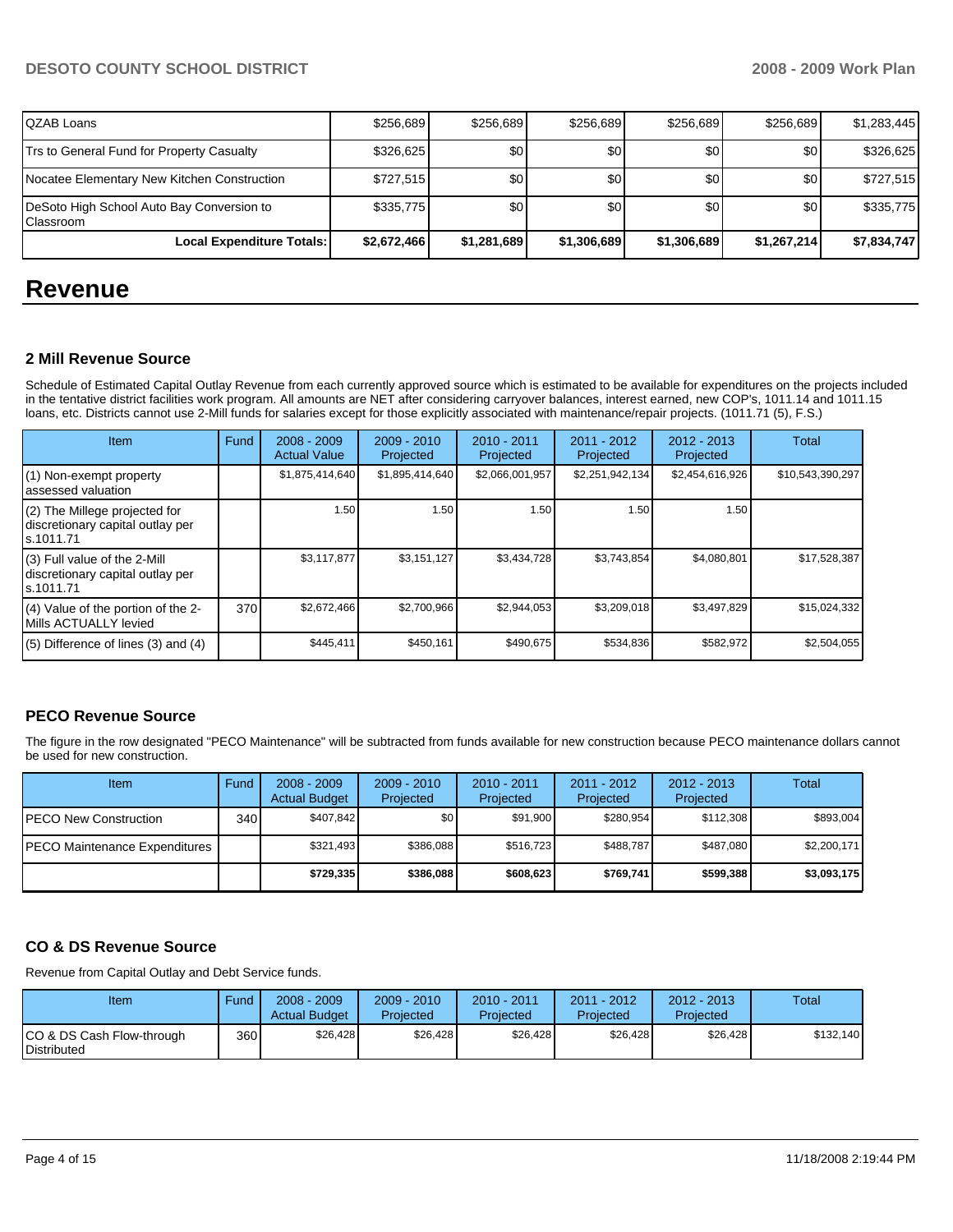| ICO & DS Interest on<br>Undistributed CO | 360 | \$4,266  | \$4,266  | \$4,266  | \$4,266  | \$4,266  | \$21,330  |
|------------------------------------------|-----|----------|----------|----------|----------|----------|-----------|
|                                          |     | \$30,694 | \$30,694 | \$30,694 | \$30,694 | \$30,694 | \$153,470 |

#### **Fair Share Revenue Source**

All legally binding commitments for proportionate fair-share mitigation for impacts on public school facilities must be included in the 5-year district work program.

Nothing reported for this section.

#### **Sales Surtax Referendum**

Specific information about any referendum for a 1-cent or ½-cent surtax referendum during the previous year.

Did the school district hold a surtax referendum during the past fiscal year 2007 - 2008? No

**Additional Revenue Source** 

Any additional revenue sources

| Item                                                                                                   | $2008 - 2009$<br><b>Actual Value</b> | $2009 - 2010$<br>Projected | $2010 - 2011$<br>Projected | $2011 - 2012$<br>Projected | 2012 - 2013<br>Projected | <b>Total</b> |
|--------------------------------------------------------------------------------------------------------|--------------------------------------|----------------------------|----------------------------|----------------------------|--------------------------|--------------|
| Proceeds from a s.1011.14/15 F.S. Loans                                                                | \$0                                  | \$0                        | \$0                        | \$0                        | \$0                      | \$0          |
| District Bonds - Voted local bond<br>referendum proceeds per s.9, Art VII<br><b>State Constitution</b> | \$0                                  | \$0                        | \$0                        | \$0                        | \$0                      | \$0          |
| Proceeds from Special Act Bonds                                                                        | \$0                                  | \$0                        | \$0                        | \$0                        | \$0                      | \$0          |
| Estimated Revenue from CO & DS Bond<br>Sale                                                            | \$0                                  | \$0                        | \$0                        | \$0                        | \$0                      | \$0          |
| Proceeds from Voted Capital<br>Improvements millage                                                    | \$0                                  | \$0                        | \$0                        | \$0                        | \$0                      | \$0          |
| Other Revenue for Other Capital Projects                                                               | \$0                                  | \$0                        | \$0                        | \$0                        | \$0                      | \$0          |
| Proceeds from 1/2 cent sales surtax<br>authorized by school board                                      | \$0                                  | \$0                        | \$0                        | \$0                        | \$0                      | \$0          |
| Proceeds from local governmental<br>infrastructure sales surtax                                        | \$0                                  | \$0                        | \$0                        | \$0                        | \$0                      | \$0          |
| Proceeds from Certificates of<br>Participation (COP's) Sale                                            | \$0                                  | \$0                        | \$0                        | \$0                        | \$0                      | \$0          |
| Classrooms First Bond proceeds amount<br>authorized in FY 1997-98                                      | \$0                                  | \$0                        | \$0                        | \$0                        | \$0                      | \$0          |
| <b>Classrooms for Kids</b>                                                                             | \$0                                  | \$0                        | \$0                        | \$0                        | \$0                      | \$0          |
| <b>District Equity Recognition</b>                                                                     | \$0                                  | \$0                        | \$0                        | \$0                        | \$0                      | \$0          |
| <b>Federal Grants</b>                                                                                  | \$0                                  | \$0                        | \$0                        | \$0                        | \$0                      | \$0          |
| Proportionate share mitigation (actual<br>cash revenue only, not in kind donations)                    | \$0                                  | \$0                        | \$0                        | \$0                        | \$0                      | \$0          |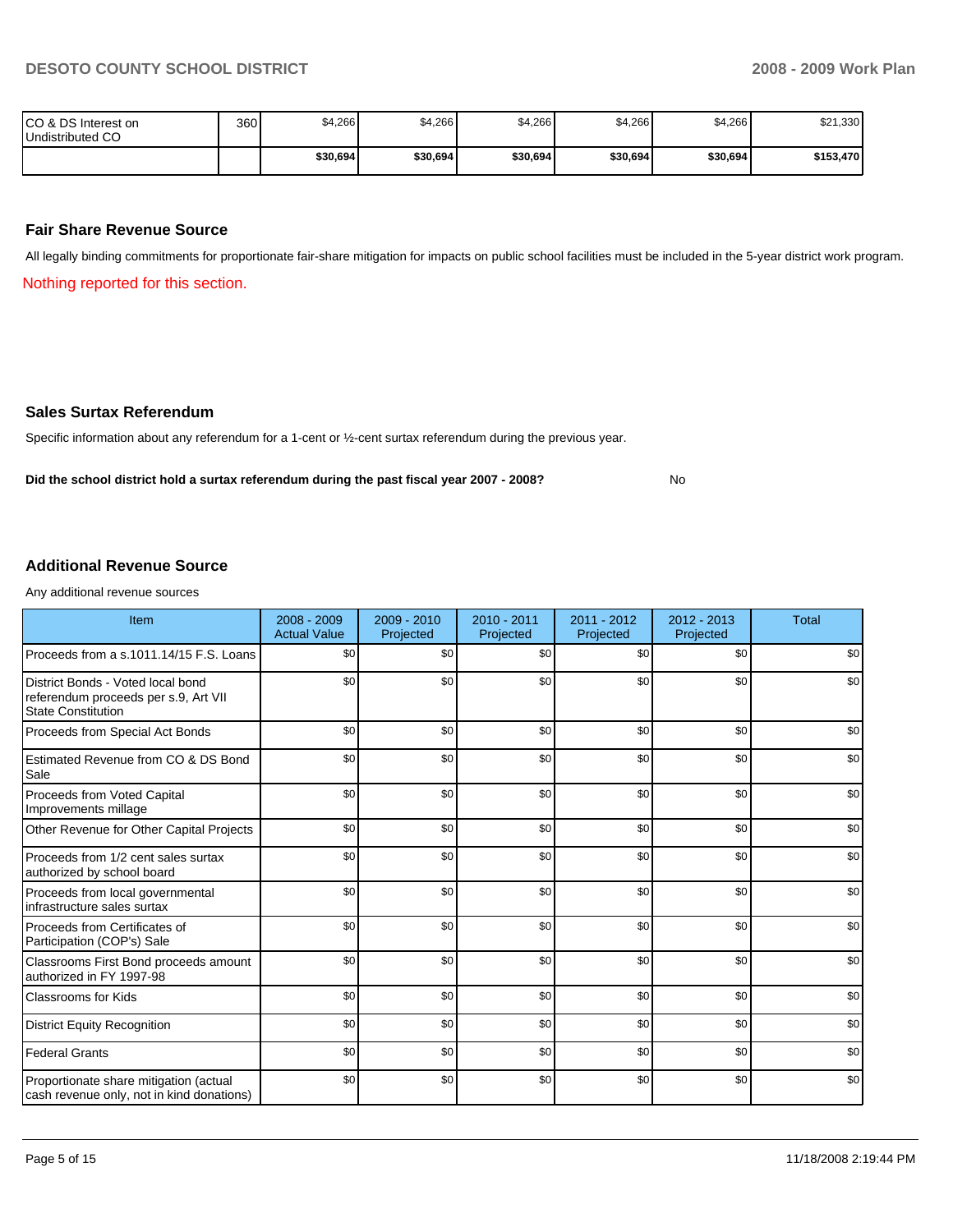# **DESOTO COUNTY SCHOOL DISTRICT 2008 - 2009 Work Plan**

| Impact fees received                                                          | \$0           | \$0       | \$25,000 | \$25,000  | \$25,000         | \$75,000      |
|-------------------------------------------------------------------------------|---------------|-----------|----------|-----------|------------------|---------------|
| l Private donations                                                           | \$0           | \$0       | \$0      | \$0       | \$0              | \$0           |
| Grants from local governments or not-for-<br>profit organizations             | \$0           | \$0       | \$0      | \$0       | \$0              | \$0           |
| Interest, Including Profit On Investment                                      | \$25,000      | \$20,000  | \$20,000 | \$5,000   | \$5,000          | \$75,000      |
| Revenue from Bonds pledging proceeds<br>Ifrom 1 cent or 1/2 cent Sales Surtax | \$0           | \$0       | \$0      | \$0       | \$0              | \$0           |
| Fund Balance Carried Forward                                                  | \$1,922,681   | \$282,637 | \$0      | \$625,887 | \$0              | \$2,831,205   |
| <b>Obligated Fund Balance Carried Forward</b>                                 | (\$1,133,555) | \$0       | \$0      | \$0       | \$0              | (\$1,133,555) |
| Special Facilities Account                                                    | \$0           | \$0       | \$0      | \$0       | \$0 <sub>1</sub> | \$0           |
| One Cent - 1/2 Cent Sales Surtax Debt<br><b>Service</b>                       | \$0           | \$0       | \$0      | \$0       | \$0              | \$0           |
| <b>Subtotal</b>                                                               | \$814,126     | \$302,637 | \$45,000 | \$655,887 | \$30,000         | \$1,847,650   |

# **Total Revenue Summary**

| <b>Item Name</b>                                               | $2008 - 2009$<br><b>Budget</b> | $2009 - 2010$<br>Projected | $2010 - 2011$<br>Projected | $2011 - 2012$<br>Projected | $2012 - 2013$<br>Projected | <b>Five Year Total</b> |
|----------------------------------------------------------------|--------------------------------|----------------------------|----------------------------|----------------------------|----------------------------|------------------------|
| Local Two Mill Discretionary Capital<br>Outlay Revenue         | \$2.672.466                    | \$2.700.966                | \$2.944.053                | \$3,209,018                | \$3,497,829                | \$15,024,332           |
| IPECO and 2 Mill Maint and Other 2 Mill<br><b>Expenditures</b> | (\$2,672,466)                  | (\$1,281,689)              | (\$1,306,689)              | (\$1,306,689)              | (\$1,267,214)              | (\$7,834,747)          |
| IPECO Maintenance Revenue                                      | \$321,493                      | \$386,088                  | \$516.723                  | \$488.787                  | \$487.080                  | \$2,200,171            |
| <b>Available 2 Mill for New Construction</b>                   | \$0                            | \$1,419,277                | \$1,637,364                | \$1,902,329                | \$2,230,615                | \$7,189,585            |

| <b>Item Name</b>                      | $2008 - 2009$<br><b>Budget</b> | $2009 - 2010$<br>Projected | 2010 - 2011<br>Projected | 2011 - 2012<br>Projected | $2012 - 2013$<br>Projected | <b>Five Year Total</b> |
|---------------------------------------|--------------------------------|----------------------------|--------------------------|--------------------------|----------------------------|------------------------|
| ICO & DS Revenue                      | \$30,694                       | \$30,694                   | \$30,694                 | \$30,694                 | \$30,694                   | \$153,470              |
| <b>IPECO New Construction Revenue</b> | \$407,842                      | \$0                        | \$91,900                 | \$280,954                | \$112,308                  | \$893,004              |
| <b>I</b> Other/Additional Revenue     | \$814,126                      | \$302.637                  | \$45,000                 | \$655,887                | \$30,000                   | \$1,847,650            |
| <b>Total Additional Revenuel</b>      | \$1,252,662                    | \$333,331                  | \$167,594                | \$967,535                | \$173,002                  | \$2,894,124            |
| Total Available Revenue               | \$1,252,662                    | \$1,752,608                | \$1,804,958              | \$2.869.864              | \$2,403,617                | \$10,083,709           |

# **Project Schedules**

# **Capacity Project Schedules**

A schedule of capital outlay projects necessary to ensure the availability of satisfactory classrooms for the projected student enrollment in K-12 programs.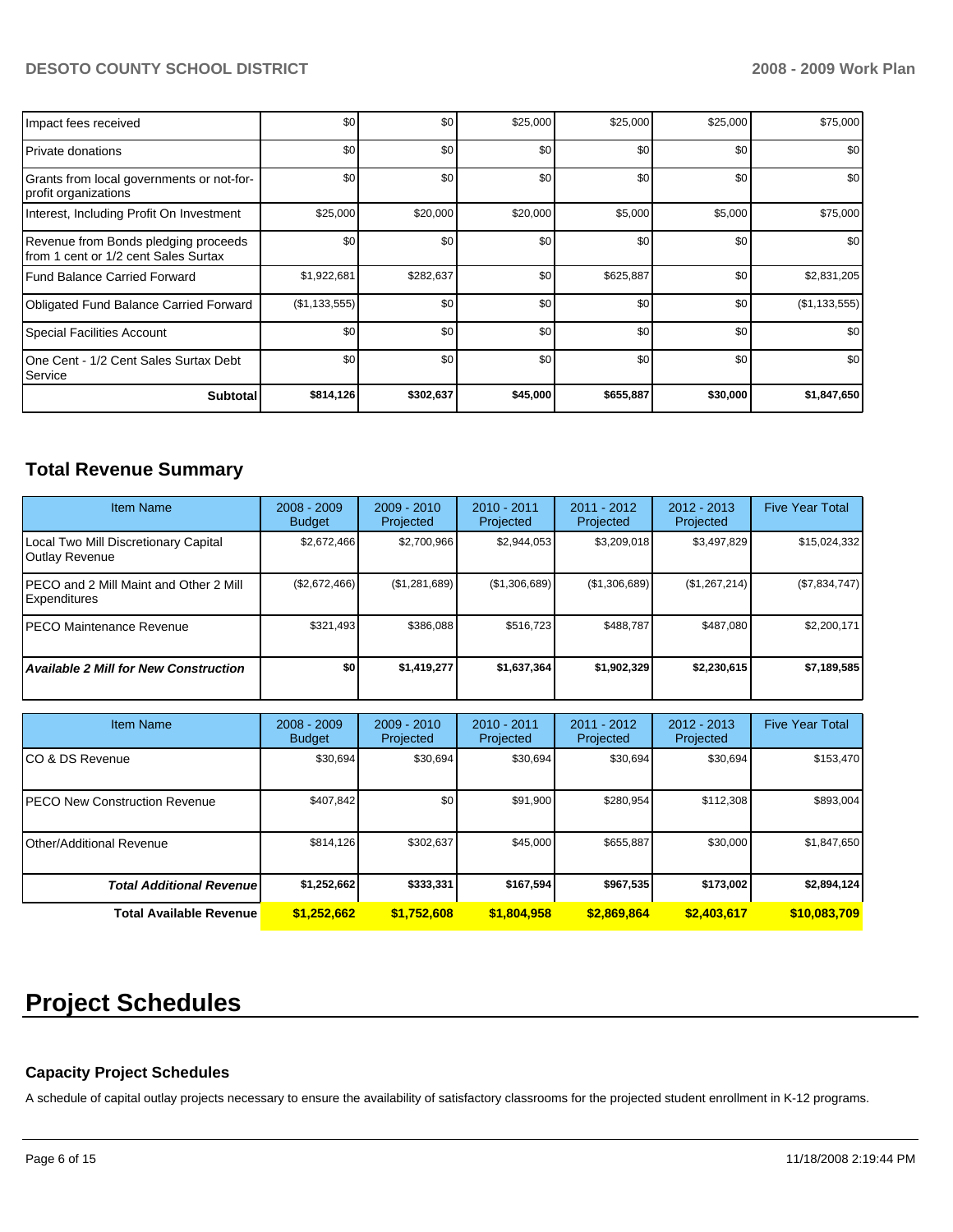| <b>Project Description</b>                          | Location                                                             |                          | $2008 - 2009$ | $2009 - 2010$ | 2010 - 2011 | $2011 - 2012$                                         | $2012 - 2013$  | Total           | <b>Funded</b> |
|-----------------------------------------------------|----------------------------------------------------------------------|--------------------------|---------------|---------------|-------------|-------------------------------------------------------|----------------|-----------------|---------------|
| Conversion of Auto<br>Bay to Classrooms             | <b>DESOTO SENIOR</b><br>HIGH                                         | Planned<br>Cost:         | \$662,400     | \$0           | \$0         | \$0                                                   | \$0            | \$662,400 Yes   |               |
|                                                     | <b>Student Stations:</b><br><b>Total Classrooms:</b><br>Gross Sq Ft: |                          | 205           | 0             | $\Omega$    | 0                                                     | $\overline{0}$ | 205             |               |
|                                                     |                                                                      |                          | 8             | $\Omega$      | $\Omega$    | 0                                                     | $\overline{0}$ | 8               |               |
|                                                     |                                                                      |                          | 7,200         | $\Omega$      | $\Omega$    | 0                                                     | $\overline{0}$ | 7,200           |               |
| <b>New Construction</b><br>Additional<br>Classrooms | <b>WEST</b><br><b>ELEMENTARY</b>                                     | Planned<br>Cost:         | \$0           | \$1,752,608   | \$1,314,456 | \$0                                                   | \$0            | \$3,067,064 Yes |               |
|                                                     |                                                                      | <b>Student Stations:</b> | $\Omega$      | 88            | 66          | 154<br>0<br>0<br>3 <sub>1</sub><br>7<br>0<br>$\Omega$ |                |                 |               |
|                                                     |                                                                      | <b>Total Classrooms:</b> | $\Omega$      |               |             |                                                       |                |                 |               |
|                                                     |                                                                      | Gross Sq Ft:             | 0             | 4,528         | 3,396       | 0                                                     | $\overline{0}$ | 7,924           |               |

| <b>Planned Cost:</b>     | \$662,400        | \$1,752,608 | \$1,314,456 | \$0 | \$0 | \$3,729,464 |
|--------------------------|------------------|-------------|-------------|-----|-----|-------------|
| <b>Student Stations:</b> | 205 <sub>1</sub> | 88          | 66          | υ   |     | 359         |
| <b>Total Classrooms:</b> |                  |             |             | υ   |     | 15          |
| Gross Sq Ft:             | 7,200            | 4.528       | 3,396       | U   |     | 15,124      |

# **Other Project Schedules**

Major renovations, remodeling, and additions of capital outlay projects that do not add capacity to schools.

| <b>Project Description</b>                               | Location                             | $2008 - 2009$<br><b>Actual Budget</b> | $2009 - 2010$<br>Projected | 2010 - 2011<br>Projected | $2011 - 2012$<br>Projected | $2012 - 2013$<br>Projected | <b>Total</b>    | Funded |
|----------------------------------------------------------|--------------------------------------|---------------------------------------|----------------------------|--------------------------|----------------------------|----------------------------|-----------------|--------|
| INew Construction Kitchen &<br> Serving Area             | <b>NOCATEE</b><br><b>ELEMENTARY</b>  | \$570,262                             | \$0                        | \$0                      | \$0                        | \$0                        | \$570,262 Yes   |        |
| Removing Old Cafeteria at<br><b>I</b> Memorial           | <b>MEMORIAL</b><br><b>ELEMENTARY</b> | \$20,000                              | \$0                        | \$0                      | \$0                        | \$0                        | \$20,000 Yes    |        |
| INew Construction 2 PE<br>Dressing Units                 | <b>DESOTO MIDDLE</b>                 | \$0                                   | \$0                        | \$257,600                | \$0                        | \$0                        | \$257,600 Yes   |        |
| HVAV Apply System to Rooms<br>154 to 78                  | <b>WEST ELEMENTARY</b>               | \$0                                   | \$0                        | \$0                      | \$594,864                  | \$158,706                  | \$753,570 Yes   |        |
| School Bus Work Bay                                      | <b>SCHOOL BOARD</b><br><b>OFFICE</b> | \$0                                   | \$0                        | \$40,000                 | \$0                        | \$0                        | \$40,000 Yes    |        |
| Adding 1 Outside Storage and<br>Removing Room 1          | <b>SCHOOL BOARD</b><br><b>OFFICE</b> | \$0                                   | \$0                        | \$0                      | \$30,000                   | \$0                        | \$30,000 Yes    |        |
| Remodeling                                               | <b>NOCATEE</b><br><b>ELEMENTARY</b>  | \$0                                   | \$0                        | \$192,902                | \$2,245,000                | \$2,244,911                | \$4,682,813 Yes |        |
| Project description not specified Location not specified |                                      | \$0                                   | \$0                        | \$0                      | \$0                        | \$0                        |                 | \$0 No |
|                                                          |                                      | \$590,262                             | \$0                        | \$490,502                | \$2,869,864                | \$2,403,617                | \$6,354,245     |        |

### **Additional Project Schedules**

Any projects that are not identified in the last approved educational plant survey.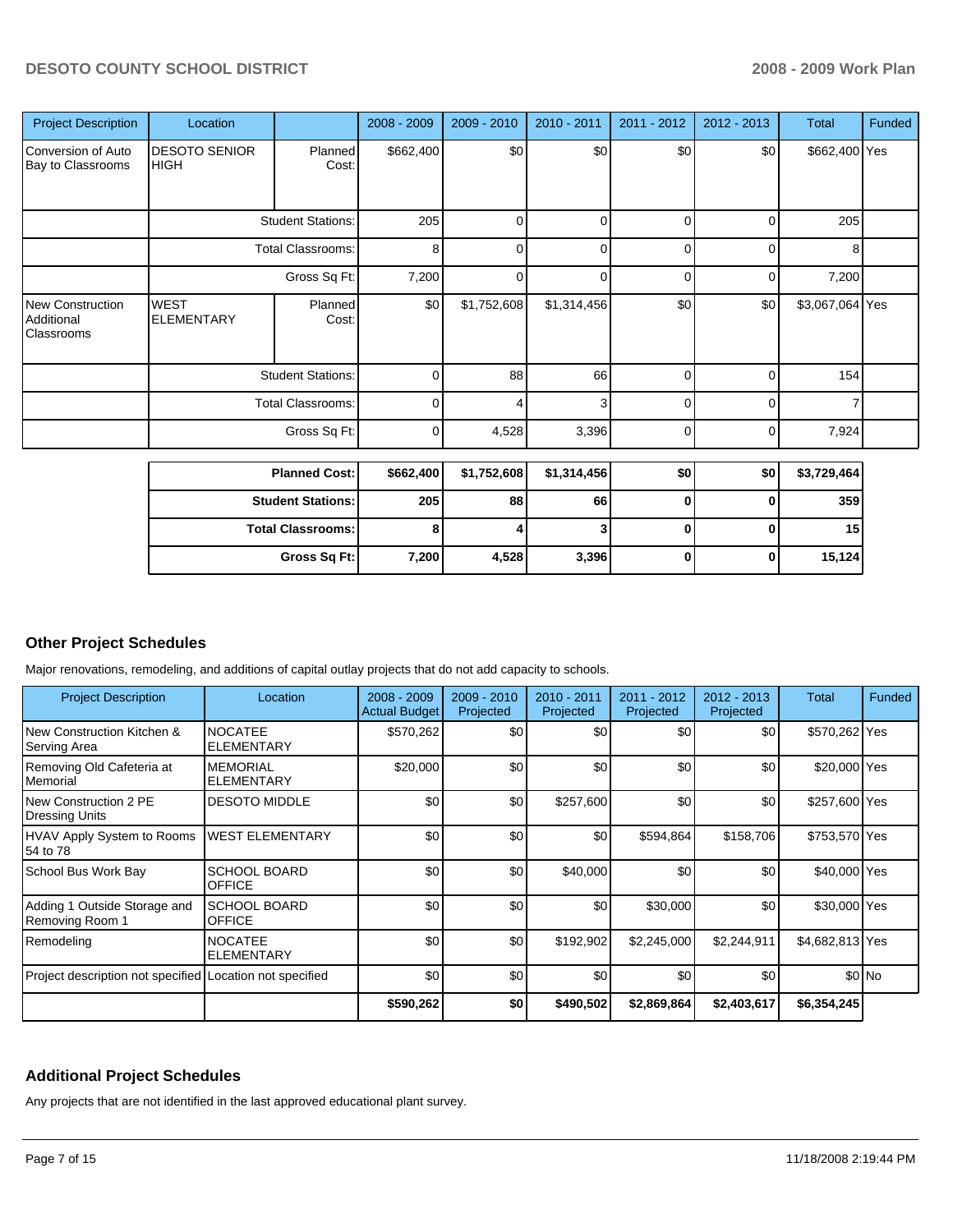Nothing reported for this section.

### **Non Funded Growth Management Project Schedules**

Schedule indicating which projects, due to planned development, that CANNOT be funded from current revenues projected over the next five years.

Nothing reported for this section.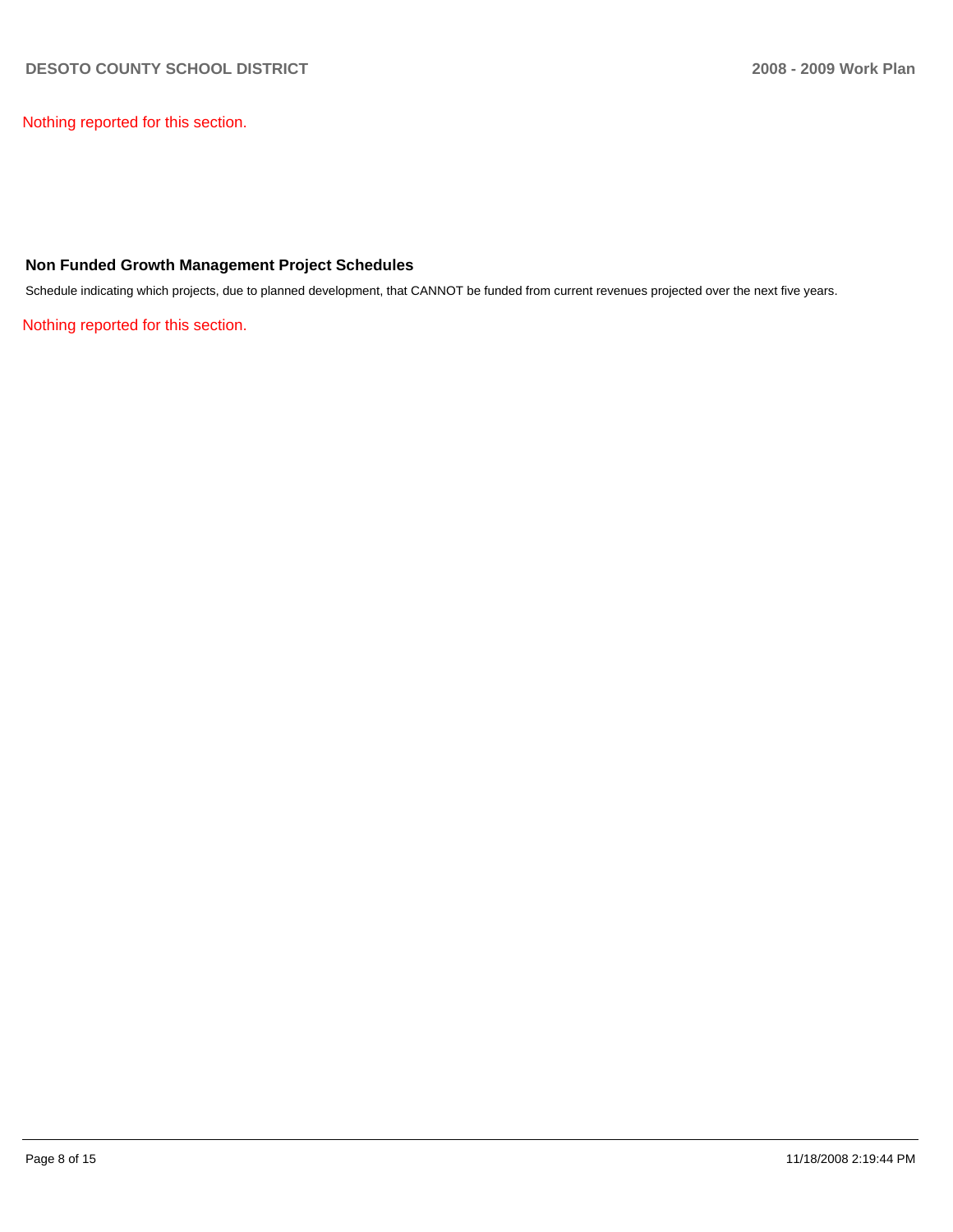# **Tracking**

# **Capacity Tracking**

| Location                                        | $2008 -$<br>2009 Satis.<br>Stu. Sta. | Actual<br>$2008 -$<br><b>2009 FISH</b><br>Capacity | Actual<br>$2007 -$<br>2008<br><b>COFTE</b> | # Class<br><b>Rooms</b> | Actual<br>Average<br>$2008 -$<br>2009 Class<br><b>Size</b> | Actual<br>$2008 -$<br>2009<br><b>Utilization</b> | <b>New</b><br>Stu.<br>Capacity | <b>New</b><br>Rooms to<br>be<br>Added/Re<br>moved | Projected<br>$2012 -$<br>2013<br><b>COFTE</b> | Projected<br>$2012 -$<br>2013<br><b>Utilization</b> | Projected<br>$2012 -$<br>2013 Class<br><b>Size</b> |
|-------------------------------------------------|--------------------------------------|----------------------------------------------------|--------------------------------------------|-------------------------|------------------------------------------------------------|--------------------------------------------------|--------------------------------|---------------------------------------------------|-----------------------------------------------|-----------------------------------------------------|----------------------------------------------------|
| <b>DESOTO SENIOR HIGH</b>                       | 1,407                                | 1,266                                              | 1,155                                      | 59                      | 20                                                         | 91.00 %                                          |                                | 0                                                 | 1,045                                         | 83.00 %                                             | 18                                                 |
| IWEST ELEMENTARY                                | 823                                  | 823                                                | 823                                        | 45                      | 18                                                         | 100.00 %                                         | 88                             | Δ                                                 | 889                                           | 98.00 %                                             | 18                                                 |
| <b>IMEMORIAL</b><br>IELEMENTARY                 | 976                                  | 976                                                | 889                                        | 52                      | 17                                                         | 91.00 %                                          | 0                              | $\Omega$                                          | 977                                           | 100.00 %                                            | 19                                                 |
| IDESOTO MIDDLE                                  | 1,307                                | 1,176                                              | 981                                        | 55                      | 18                                                         | 83.00 %                                          | 0                              | $\Omega$                                          | 1,061                                         | 90.00 %                                             | 19                                                 |
| INOCATEE<br>IELEMENTARY                         | 573                                  | 573                                                | 677                                        | 18                      | 38                                                         | 118.00 %                                         | 144                            | 8                                                 | 720                                           | 100.00 %                                            | 28                                                 |
| <b>IBROWNSVILLE</b><br><b>IEDUCATION CENTER</b> | 0                                    | 0                                                  |                                            | $\overline{0}$          | $\Omega$                                                   | 0.00%                                            | 0                              | $\Omega$                                          | $\Omega$                                      | 0.00%                                               | $\mathbf 0$                                        |
| IDESOTO EARLY<br>CHILDHOOD CENTER               | 102                                  | 102                                                | 52                                         | $\overline{7}$          | 7                                                          | 51.00 %                                          | 0                              | $\Omega$                                          | 59                                            | 58.00 %                                             | 8                                                  |
|                                                 | 5,188                                | 4,916                                              | 4,577                                      | 236                     | 19                                                         | 93.09 %                                          | 232                            | 12                                                | 4,751                                         | 92.29 %                                             | 19                                                 |

The COFTE Projected Total (4,751) for 2012 - 2013 must match the Official Forecasted COFTE Total (4,751 ) for 2012 - 2013 before this section can be completed. In the event that the COFTE Projected Total does not match the Official forecasted COFTE, then the Balanced Projected COFTE Table should be used to balance COFTE.

| Projected COFTE for 2012 - 2013 |       |
|---------------------------------|-------|
| Elementary (PK-3)               | 1,900 |
| Middle (4-8)                    | 1,806 |
| High (9-12)                     | 1,045 |
|                                 | 4,751 |

| <b>Grade Level Type</b> | <b>Balanced Projected</b><br>COFTE for 2012 - 2013 |
|-------------------------|----------------------------------------------------|
| Elementary (PK-3)       |                                                    |
| Middle $(4-8)$          |                                                    |
| High (9-12)             |                                                    |
|                         | 4,75                                               |

# **Relocatable Replacement**

Number of relocatable classrooms clearly identified and scheduled for replacement in the school board adopted financially feasible 5-year district work program.

| Location                               | 2009<br>$2008 -$ | $2009 - 2010$ | $2010 - 2011$ | $2011 - 2012$ | $2012 - 2013$ | Year 5 Total |
|----------------------------------------|------------------|---------------|---------------|---------------|---------------|--------------|
| <b>Total Relocatable Replacements:</b> |                  |               |               |               |               |              |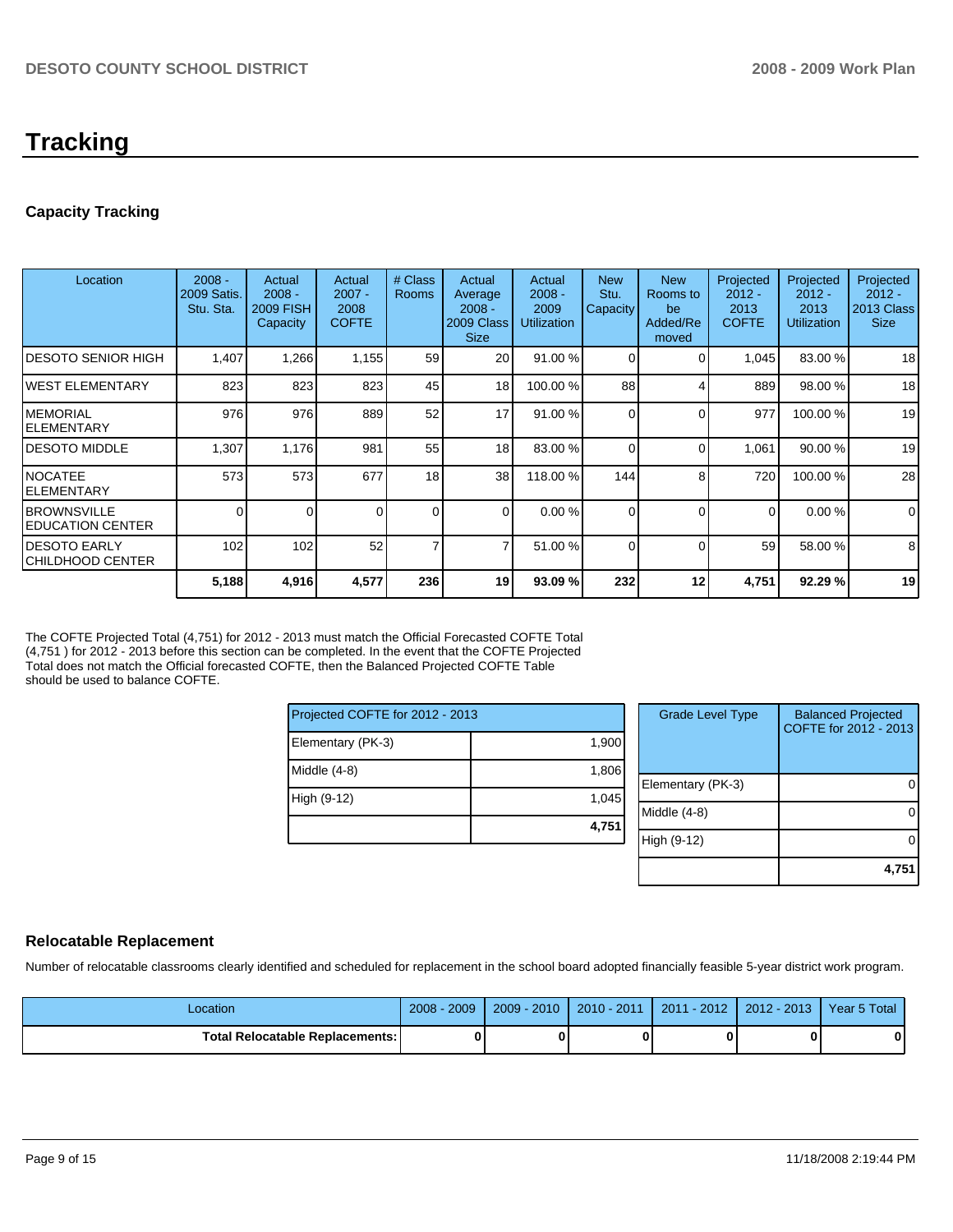### **Charter Schools Tracking**

Information regarding the use of charter schools.

Nothing reported for this section.

#### **Special Purpose Classrooms Tracking**

The number of classrooms that will be used for certain special purposes in the current year, by facility and type of classroom, that the district will, 1), not use for educational purposes, and 2), the co-teaching classrooms that are not open plan classrooms and will be used for educational purposes.

| School                                 | <b>School Type</b>                   | # of Elementary<br>K-3 Classrooms | # of Middle 4-8<br><b>Classrooms</b> | # of High $9-12$<br><b>Classrooms</b> | # of $ESE$<br><b>Classrooms</b> | # of Combo<br><b>Classrooms</b> | Total<br><b>Classrooms</b> |
|----------------------------------------|--------------------------------------|-----------------------------------|--------------------------------------|---------------------------------------|---------------------------------|---------------------------------|----------------------------|
| <b>Total Educational Classrooms: I</b> |                                      |                                   |                                      |                                       |                                 |                                 | $\mathbf{0}$               |
|                                        |                                      |                                   |                                      |                                       |                                 |                                 |                            |
| School                                 | <b>School Type</b>                   | # of Elementary<br>K-3 Classrooms | # of Middle 4-8<br><b>Classrooms</b> | # of High $9-12$<br><b>Classrooms</b> | # of $ESE$<br><b>Classrooms</b> | # of Combo<br><b>Classrooms</b> | Total<br><b>Classrooms</b> |
|                                        | <b>Total Co-Teaching Classrooms:</b> |                                   |                                      |                                       |                                 |                                 | $\mathbf{0}$               |

#### **Infrastructure Tracking**

**Necessary offsite infrastructure requirements resulting from expansions or new schools. This section should include infrastructure information related to capacity project schedules and other project schedules (Section 4).** 

None

**Proposed location of planned facilities, whether those locations are consistent with the comprehensive plans of all affected local governments, and recommendations for infrastructure and other improvements to land adjacent to existing facilities. Provisions of 1013.33(12), (13) and (14) and 1013.36 must be addressed for new facilities planned within the 1st three years of the plan (Section 5).** 

Not Specified

**Consistent with Comp Plan?** No

#### **Net New Classrooms**

The number of classrooms, by grade level and type of construction, that were added during the last fiscal year.

| List the net new classrooms added in the 2007 - 2008 fiscal year.                                                                                       |                              |                                   |                                |                                                                        | List the net new classrooms to be added in the 2008 - 2009 fiscal<br>year. |                                   |                                       |                        |
|---------------------------------------------------------------------------------------------------------------------------------------------------------|------------------------------|-----------------------------------|--------------------------------|------------------------------------------------------------------------|----------------------------------------------------------------------------|-----------------------------------|---------------------------------------|------------------------|
| "Classrooms" is defined as capacity carrying classrooms that are added to increase<br>capacity to enable the district to meet the Class Size Amendment. |                              |                                   |                                | Totals for fiscal year 2008 - 2009 should match totals in Section 15A. |                                                                            |                                   |                                       |                        |
| Location                                                                                                                                                | $2007 - 2008$ #<br>Permanent | $2007 - 2008$ #<br><b>Modular</b> | $2007 - 2008$ #<br>Relocatable | $2007 - 2008$<br>Total                                                 | $2008 - 2009$ #<br>Permanent                                               | $2008 - 2009$ #<br><b>Modular</b> | $2008 - 2009$ #<br><b>Relocatable</b> | $2008 - 2009$<br>Total |
| Elementary (PK-3)                                                                                                                                       |                              |                                   |                                |                                                                        |                                                                            |                                   |                                       | 81                     |
| Middle $(4-8)$                                                                                                                                          |                              |                                   |                                |                                                                        |                                                                            |                                   |                                       | $\Omega$               |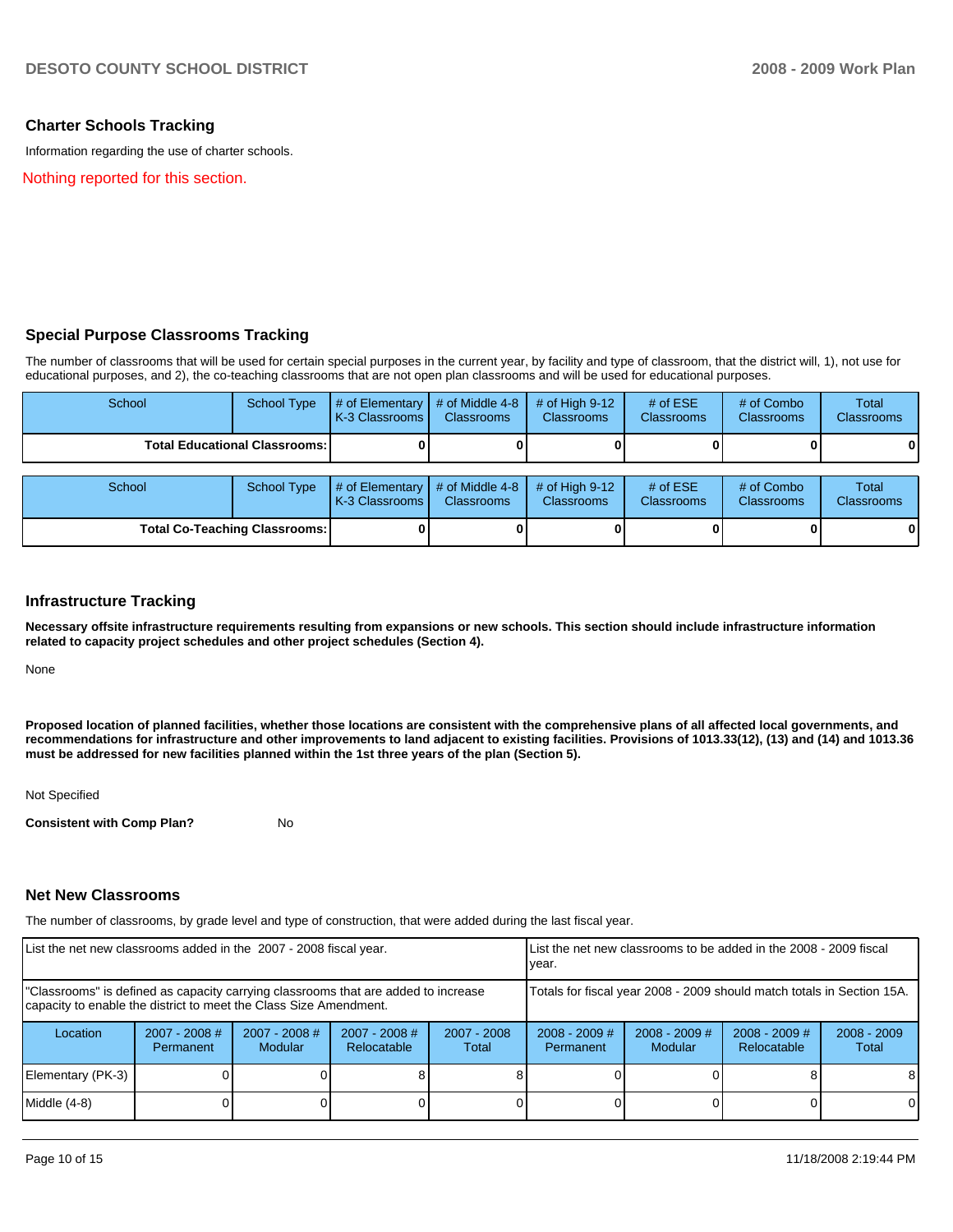| High (9-12) |  |  |  |              |
|-------------|--|--|--|--------------|
|             |  |  |  | $\mathbf{r}$ |

# **Relocatable Student Stations**

Number of students that will be educated in relocatable units, by school, in the current year, and the projected number of students for each of the years in the workplan.

| <b>Site</b>                              | $2008 - 2009$ | $2009 - 2010$ | $2010 - 2011$ | $2011 - 2012$ | $2012 - 2013$ | 5 Year Average |
|------------------------------------------|---------------|---------------|---------------|---------------|---------------|----------------|
| <b>IDESOTO SENIOR HIGH</b>               |               |               |               |               |               | 0              |
| <b>WEST ELEMENTARY</b>                   |               | 88            | 176           | 176           | 176           | 123            |
| <b>IMEMORIAL ELEMENTARY</b>              | 176           | 176           | 176           | 176           | 176           | 176            |
| <b>IDESOTO MIDDLE</b>                    |               |               |               |               |               | $\overline{0}$ |
| <b>INOCATEE ELEMENTARY</b>               |               | 144           | 144           | 144           | 144           | 115            |
| <b>IDESOTO EARLY CHILDHOOD CENTER</b>    |               |               |               |               |               | $\overline{0}$ |
| <b>IBROWNSVILLE EDUCATION CENTER</b>     |               |               |               |               |               | $\overline{0}$ |
|                                          |               |               |               |               |               |                |
| Totals for DESOTO COUNTY SCHOOL DISTRICT |               |               |               |               |               |                |
| Total students in relocatables by year.  | <b>176</b>    | 408           | 496           | 496           | 496           | 414            |

Total number of COFTE students projected by year. **4,604** 4,580 4,621 4,678 4,678 4,751 4,647 Percent in relocatables by year. **11 % 11 % 11 % 11 % 10 % 11 % 10 % 11 % 10 % 9 %** 11 % Percent in relocatables by year.

| <b>Leased Facilities Tracking</b> |  |  |  |  |
|-----------------------------------|--|--|--|--|
|-----------------------------------|--|--|--|--|

Exising leased facilities and plans for the acquisition of leased facilities, including the number of classrooms and student stations, as reported in the educational plant survey, that are planned in that location at the end of the five year workplan.

| Location                              | # of Leased<br>Classrooms 2008 -<br>2009 | <b>FISH Student</b><br><b>Stations</b> | Owner | # of Leased<br>Classrooms 2012 -<br>2013 | <b>FISH Student</b><br><b>Stations</b> |
|---------------------------------------|------------------------------------------|----------------------------------------|-------|------------------------------------------|----------------------------------------|
| <b>DESOTO SENIOR HIGH</b>             |                                          |                                        |       |                                          |                                        |
| <b>IWEST ELEMENTARY</b>               |                                          |                                        |       |                                          |                                        |
| <b>IMEMORIAL ELEMENTARY</b>           |                                          |                                        |       |                                          |                                        |
| <b>IDESOTO MIDDLE</b>                 |                                          |                                        |       |                                          |                                        |
| <b>INOCATEE ELEMENTARY</b>            |                                          |                                        |       |                                          |                                        |
| <b>BROWNSVILLE EDUCATION CENTER</b>   |                                          |                                        |       |                                          |                                        |
| <b>IDESOTO EARLY CHILDHOOD CENTER</b> |                                          |                                        |       |                                          |                                        |
|                                       |                                          |                                        |       |                                          |                                        |

### **Failed Standard Relocatable Tracking**

Relocatable units currently reported by school, from FISH, and the number of relocatable units identified as 'Failed Standards'.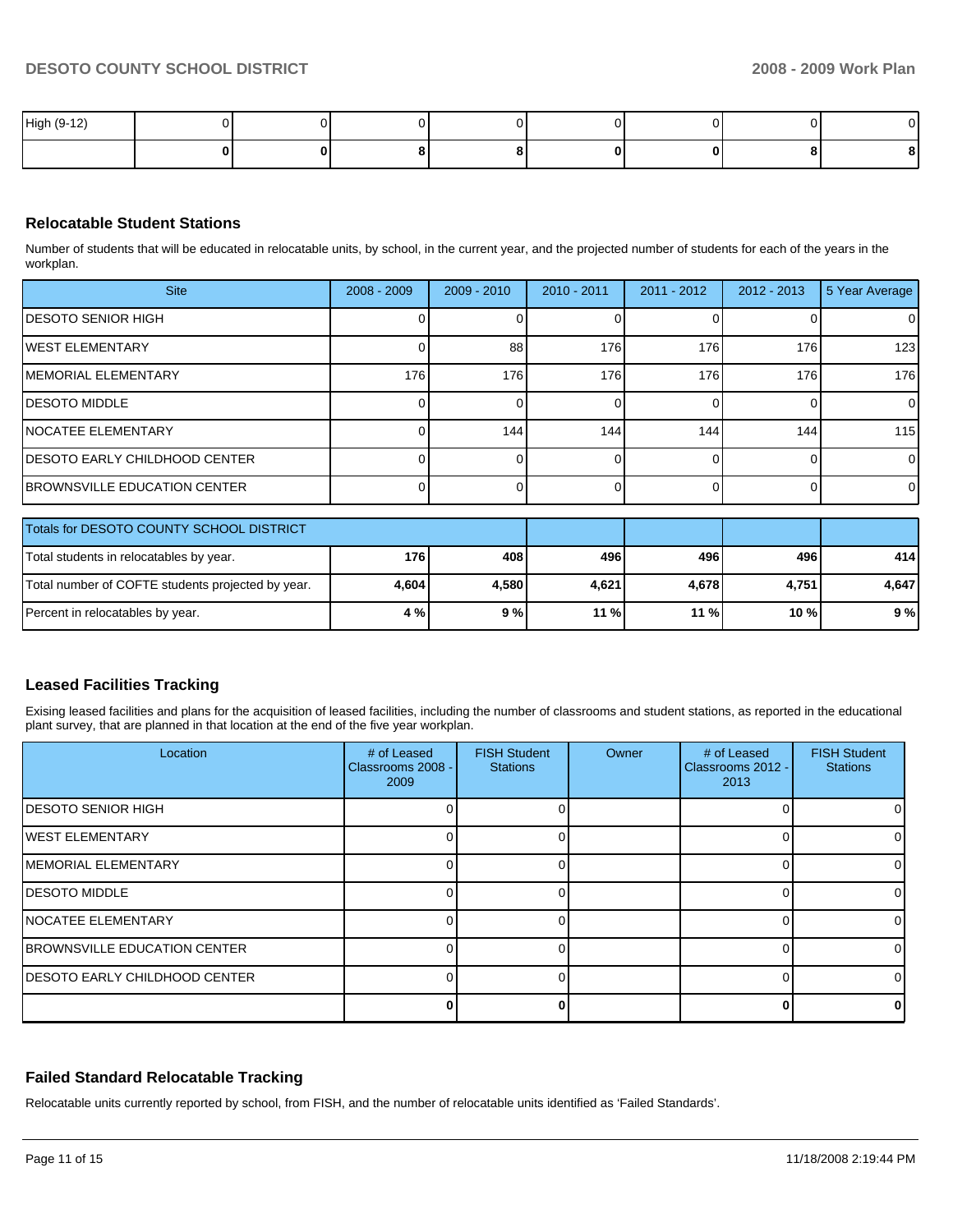Nothing reported for this section.

# **Planning**

#### **Class Size Reduction Planning**

**Plans approved by the school board that reduce the need for permanent student stations such as acceptable school capacity levels, redistricting, busing, year-round schools, charter schools, magnet schools, public-private partnerships, multitrack scheduling, grade level organization, block scheduling, or other alternatives.** 

None

#### **School Closure Planning**

**Plans for the closure of any school, including plans for disposition of the facility or usage of facility space, and anticipated revenues.** 

None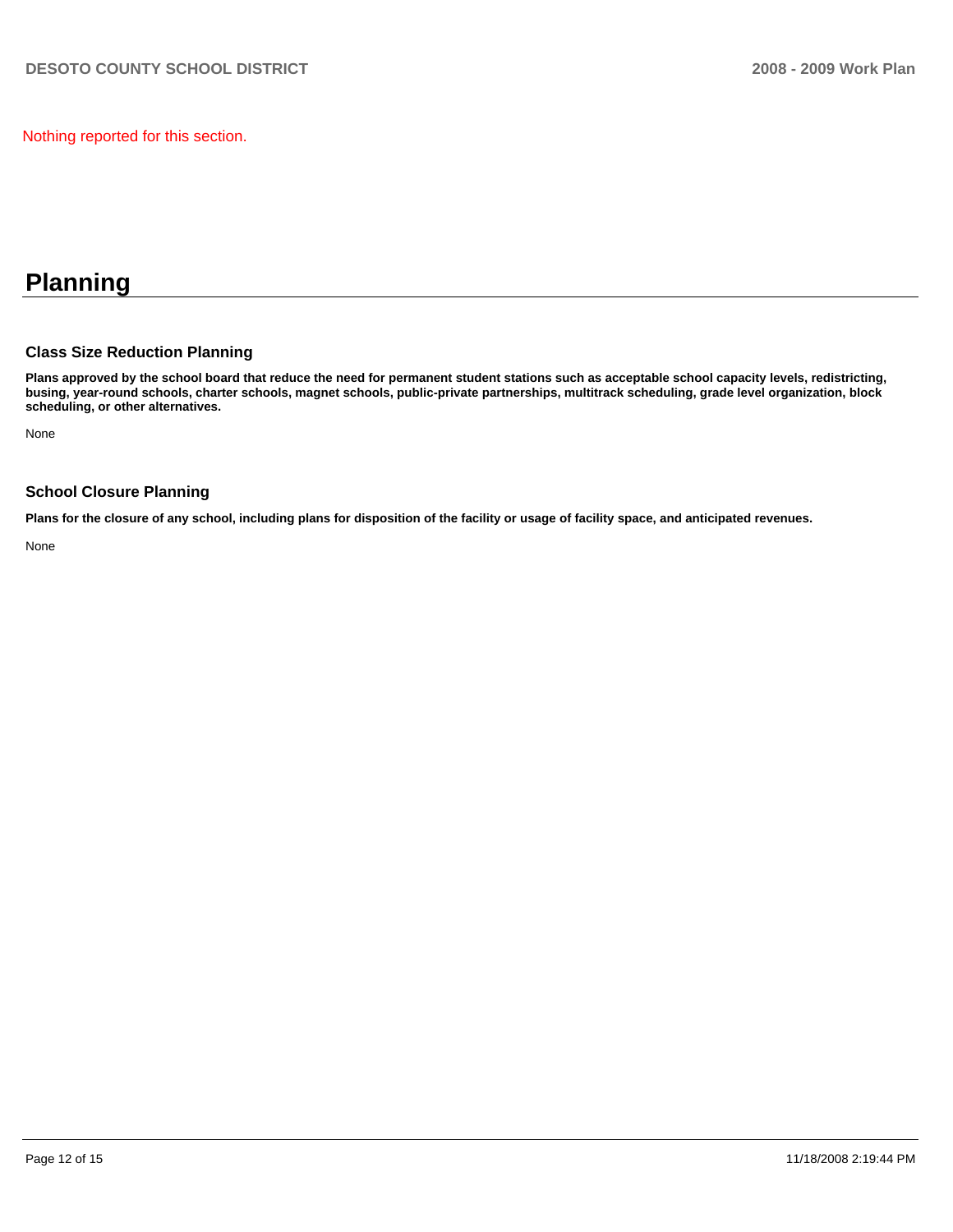# **Long Range Planning**

#### **Ten-Year Maintenance**

District projects and locations regarding the projected need for major renovation, repair, and maintenance projects within the district in years 6-10 beyond the projects plans detailed in the five years covered by the work plan.

| Project     | 2012 - 2013 / 2017 - 2018<br><b>Projected Cost</b> |
|-------------|----------------------------------------------------|
| I All Sites | \$2,200,171                                        |
|             | \$2,200,171                                        |

### **Ten-Year Capacity**

Schedule of capital outlay projects projected to ensure the availability of satisfactory student stations for the projected student enrollment in K-12 programs for the future 5 years beyond the 5-year district facilities work program.

| Project        | Location, Community, Quadrant or other<br>general location | 2012 - 2013 / 2017 - 2018<br><b>Projected Cost</b> |
|----------------|------------------------------------------------------------|----------------------------------------------------|
| New K-5 School | <b>SW Section County</b>                                   | \$16,572,654                                       |
|                |                                                            | \$16,572,654                                       |

# **Ten-Year Planned Utilization**

Schedule of planned capital outlay projects identifying the standard grade groupings, capacities, and planned utilization rates of future educational facilities of the district for both permanent and relocatable facilities.

| Grade Level Projections         | <b>FISH</b><br><b>Student</b><br><b>Stations</b> | <b>Actual 2007 -</b><br><b>2008 FISH</b><br>Capacity | Actual<br>$2007 -$<br>2008<br><b>COFTE</b> | Actual 2007 - 2008<br><b>Utilization</b> | Actual 2008 - 2009 / 2017 - 2018 new<br>Student Capacity to be added/removed | Projected 2017<br><b>2018 COFTE</b> | $-$ Projected 2017 -<br>2018 Utilization |
|---------------------------------|--------------------------------------------------|------------------------------------------------------|--------------------------------------------|------------------------------------------|------------------------------------------------------------------------------|-------------------------------------|------------------------------------------|
| Elementary - District<br>Totals | 2.474                                            | 2,474                                                | 2.440.45                                   | 98.63 %                                  | 714                                                                          | 3.193                               | 100.16 %                                 |
| Middle - District Totals        | 1.307                                            | 1.176                                                | 981.14                                     | 83.42 %                                  |                                                                              | 1.138                               | 96.77 %                                  |
| High - District Totals          | 1.407                                            | 1.266                                                | 1.154.96                                   | 91.23 %                                  |                                                                              | 1.168                               | 92.26 %                                  |
| Other - ESE, etc                | 300                                              |                                                      | 0.00                                       | $0.00 \%$                                |                                                                              | 78                                  | 0.00%                                    |
|                                 | 5,488                                            | 4,916                                                | 4,576.55                                   | 93.09 %                                  | 714                                                                          | 5,577                               | 99.06 %                                  |

#### **Ten-Year Infrastructure Planning**

**Proposed Location of Planned New, Remodeled, or New Additions to Facilities in 06 thru 10 out years (Section 28).** 

None

Plans for closure of any school, including plans for disposition of the facility or usage of facility space, and anticipated revenues in the 06 thru 10 out **years (Section 29).**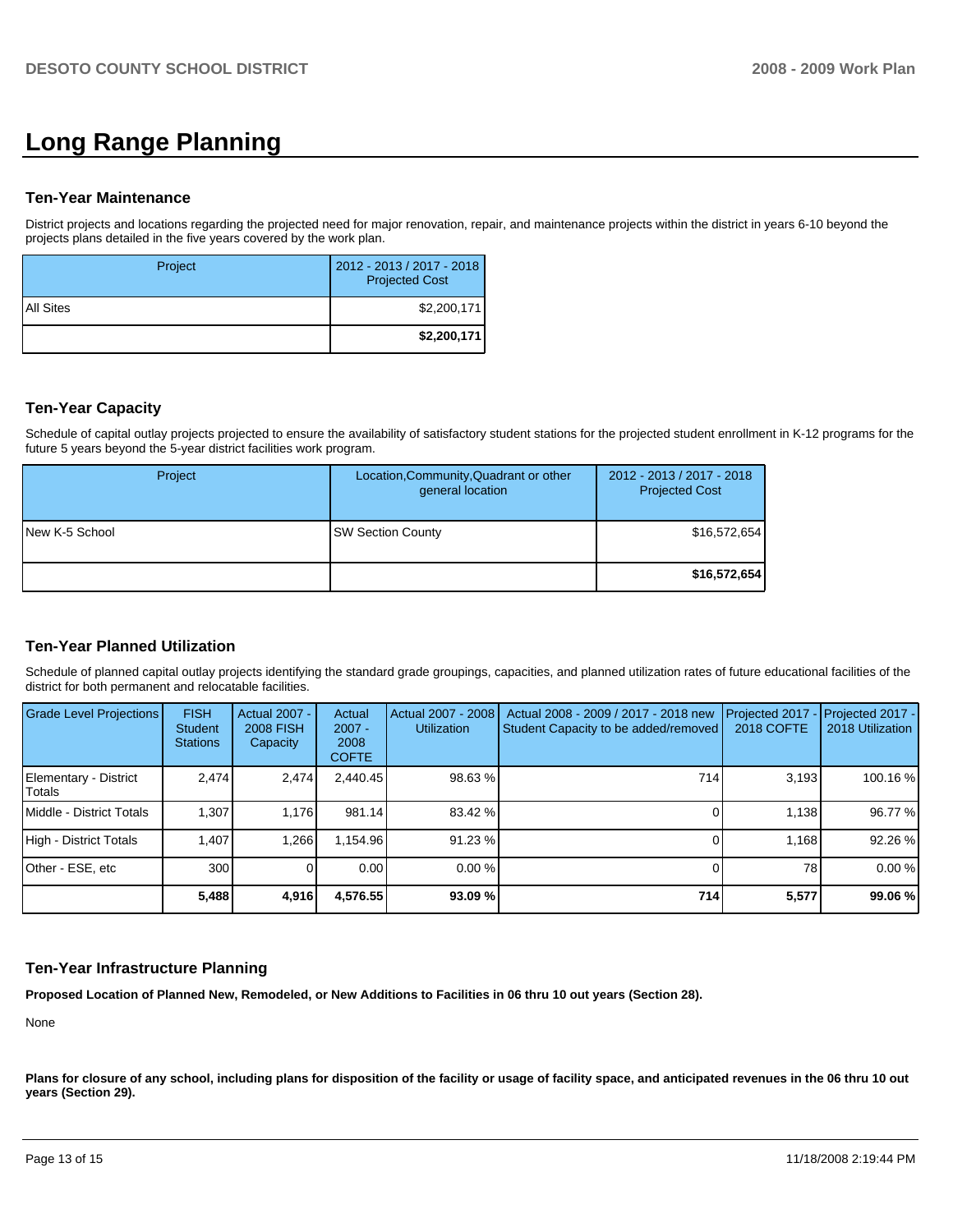None

#### **Twenty-Year Maintenance**

District projects and locations regarding the projected need for major renovation, repair, and maintenance projects within the district in years 11-20 beyond the projects plans detailed in the five years covered by the work plan.

| Project   | 2017 - 2018 / 2027 - 2028 Projected Cost |
|-----------|------------------------------------------|
| All Sites | \$2,200,171                              |
|           | \$2,200,171                              |

### **Twenty-Year Capacity**

Schedule of capital outlay projects projected to ensure the availability of satisfactory student stations for the projected student enrollment in K-12 programs for the future 11-20 years beyond the 5-year district facilities work program.

| Project               | Location, Community, Quadrant or other<br>general location | 2017 - 2018 / 2027 - 2028<br><b>Projected Cost</b> |
|-----------------------|------------------------------------------------------------|----------------------------------------------------|
| K-8 Elementary School | <b>SW Section</b>                                          | \$22,533,910                                       |
|                       |                                                            | \$22,533,910                                       |

# **Twenty-Year Planned Utilization**

Schedule of planned capital outlay projects identifying the standard grade groupings, capacities, and planned utilization rates of future educational facilities of the district for both permanent and relocatable facilities.

| Grade Level Projections         | <b>FISH</b><br>Student<br><b>Stations</b> | Actual 2007 -<br><b>2008 FISH</b><br>Capacity | Actual<br>$2007 -$<br>2008<br><b>COFTE</b> | Actual 2007 - 2008<br><b>Utilization</b> | Actual 2008 - 2009 / 2027 - 2028 new<br>Student Capacity to be added/removed | Projected 2027<br>2028 COFTE | Projected 2027 -<br>2028 Utilization |
|---------------------------------|-------------------------------------------|-----------------------------------------------|--------------------------------------------|------------------------------------------|------------------------------------------------------------------------------|------------------------------|--------------------------------------|
| Elementary - District<br>Totals | 2.474                                     | 2,474                                         | 2.440.45                                   | 98.63 %                                  | 1.442                                                                        | 3.967                        | 101.30 %                             |
| Middle - District Totals        | 1.307                                     | 1.176                                         | 981.14                                     | 83.42 %                                  | 1761                                                                         | 1.308                        | 96.75 %                              |
| High - District Totals          | 1.407                                     | 1.266                                         | 1.154.96                                   | 91.23 %                                  |                                                                              | 1.176                        | 92.89 %                              |
| Other - ESE, etc                | 300                                       |                                               | 0.00                                       | $0.00 \%$                                |                                                                              | 101                          | 0.00%                                |
|                                 | 5,488                                     | 4,916                                         | 4,576.55                                   | 93.09 %                                  | 1,618                                                                        | 6,552                        | 100.28%                              |

#### **Twenty-Year Infrastructure Planning**

**Proposed Location of Planned New, Remodeled, or New Additions to Facilities in 11 thru 20 out years (Section 28).** 

None

Plans for closure of any school, including plans for disposition of the facility or usage of facility space, and anticipated revenues in the 11 thru 20 out **years (Section 29).**